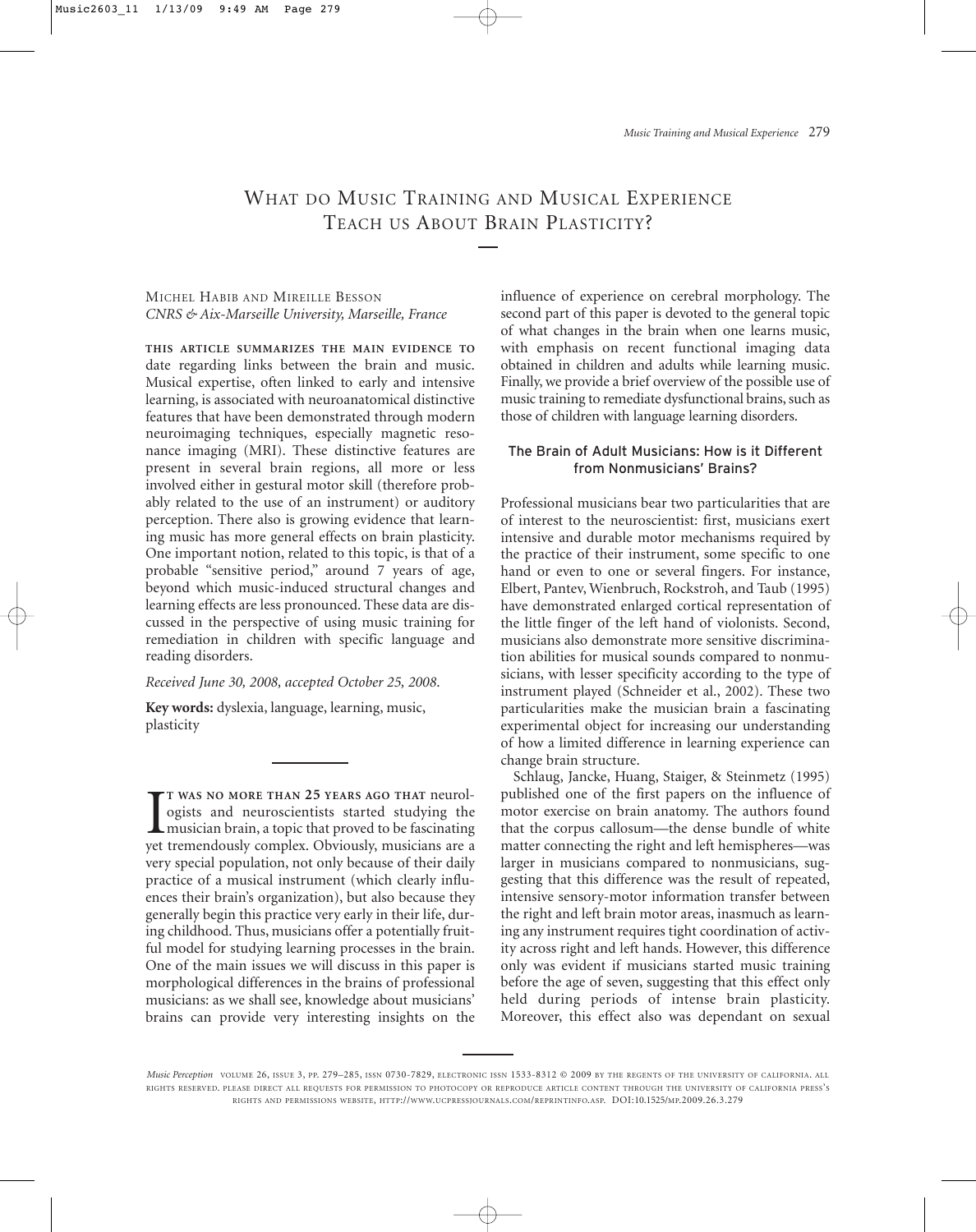hormones since it only appeared in male musicians (Lee, Chen, & Schlaug, 2003).

A critical period for training influence on brain morphology also has been evidenced by asymmetry of the planum temporale. The planum temporale, a triangular surface of cortex located caudally relative to the primary auditory cortex of Heschl, is known to subserve integrative functions between different types of auditory stimuli primarily processed in Heschl's gyri. In addition, the left planum usually is larger in surface than the right one, at least in typical right-handers (Witelson & Kigar, 1992). Several studies have demonstrated that this asymmetry is modified in musicians, such that musicians show larger leftward asymmetries compared to nonmusicians (Schlaug, Jäncke, Huang, & Steinmetz, 1995; Zatorre, Belin, & Penhune, 2002). Moreover, this only held true for musicians possessing absolute (or perfect) pitch, the ability to identify or recreate a musical note without a known reference. Absolute pitch is known to appear only in musicians having started music training before age seven (Schlaug, 2001). Consequently, increased leftward asymmetry of auditory association cortex and its correlate—absolute pitch suggest two different but related manifestations of intensive practice of an arbitrary audio-verbal association between a specific frequency and the name of the corresponding note on the musician brain. Keenan, Thangaraj, Halpern, and Schlaug (2001) demonstrated that musicians possessing absolute pitch differed from nonmusicians in the size of their right, not left, planum temporale. This finding was interpreted as evidence in favor of variations in neuronal "pruning," a process known to occur during prenatal brain development. From a different viewpoint, in a voxel-based morphometry (VBM) study (thus without the possible bias of studies looking at a specific brain region), Bermudez and Zatorre (2005) found a maximal difference in grey matter density in a small area in the lateral region of the *right* planum temporale, a region likely related to pitch discrimination. Because no differences were found between musicians who did or did not possess absolute pitch, the results suggested a shaping effect of musical experience on this part of the brain, rather than the result of predisposition. Using a similar VBM method, Gaser and Schlaug (2003) compared professional keyboard players to nonmusicians and amateur musicians. They found several regions—pertaining to both sensorymotor regions and to areas in the left anterior prefrontal lobe and the left cerebellum—of increased grey matter density in professional keyboard players compared to amateurs and nonmusicians. Since professional musicians reported approximately twice as much weekly

practice time as amateur musicians, the authors suggested that the observed differences in brain morphology were direct consequences of sensory-motor experience with their instrument.

Among recent developments in brain imaging, the Diffusion Tensor Imaging (DTI) technique seems particularly well suited to music and brain research. This technique allows very fine tracing of axonal tracts coursing in the subcortical white matter, thereby offering the opportunity to follow the exact direction of the multiple connections between distant brain regions. In one such study, Schmithorst and Milke (2002) found increased fiber density and orientation (anisotropy) in the anterior callosal region, suggesting a shaping effect of intermanual activity needed for playing any instrument, but decreased anisotropy in pyramidal tracts, suggesting lesser use of corticospinal tracts due to automatization of function. Similarly, Bengtsson et al. (2005) further demonstrated that such differences in tract organization are proportional to the duration of practice (in hours per day), even in children below 11 years of age.

To summarize, the data reported above suggest that professional musicians represent a neurologically specific population, with macroscopically detectable differences in brain morphology, and that these differences concern both motor- (motor and premotor cortex, anterior CC, cerebellum) and auditory-related brain structures (Heschl's gyrus, planum temporale). Some of these differences are clearly related to musical expertise, while others are not, and most are proportional to practice duration. Specific white matter bundles, mainly pertaining to motor circuits, are better structured in musicians, including children under 11 years old. Interestingly, it seems that the anatomy of the central sulcus, situated just caudal to primary motor area, is predictive of the kind of instrument played by a given musician (Bangert & Schlaug, 2006), Specifically, the middle part of the sulcus, usually showing an omega-like curvature ('omega sign'), is more symmetrical in keyboard players, whose dexterity involves both hands equally, compared to string players, in whome the omega sign only is visible on right hemispheres. It must be noted, however, that results only showed a skewed distribution, not a clear cut dichotomy.

#### Learning Music: What Changes in the Brain?

As shown in the previous section, there is substantial evidence that music training results in profound and durable effects on the brain, but very little is known about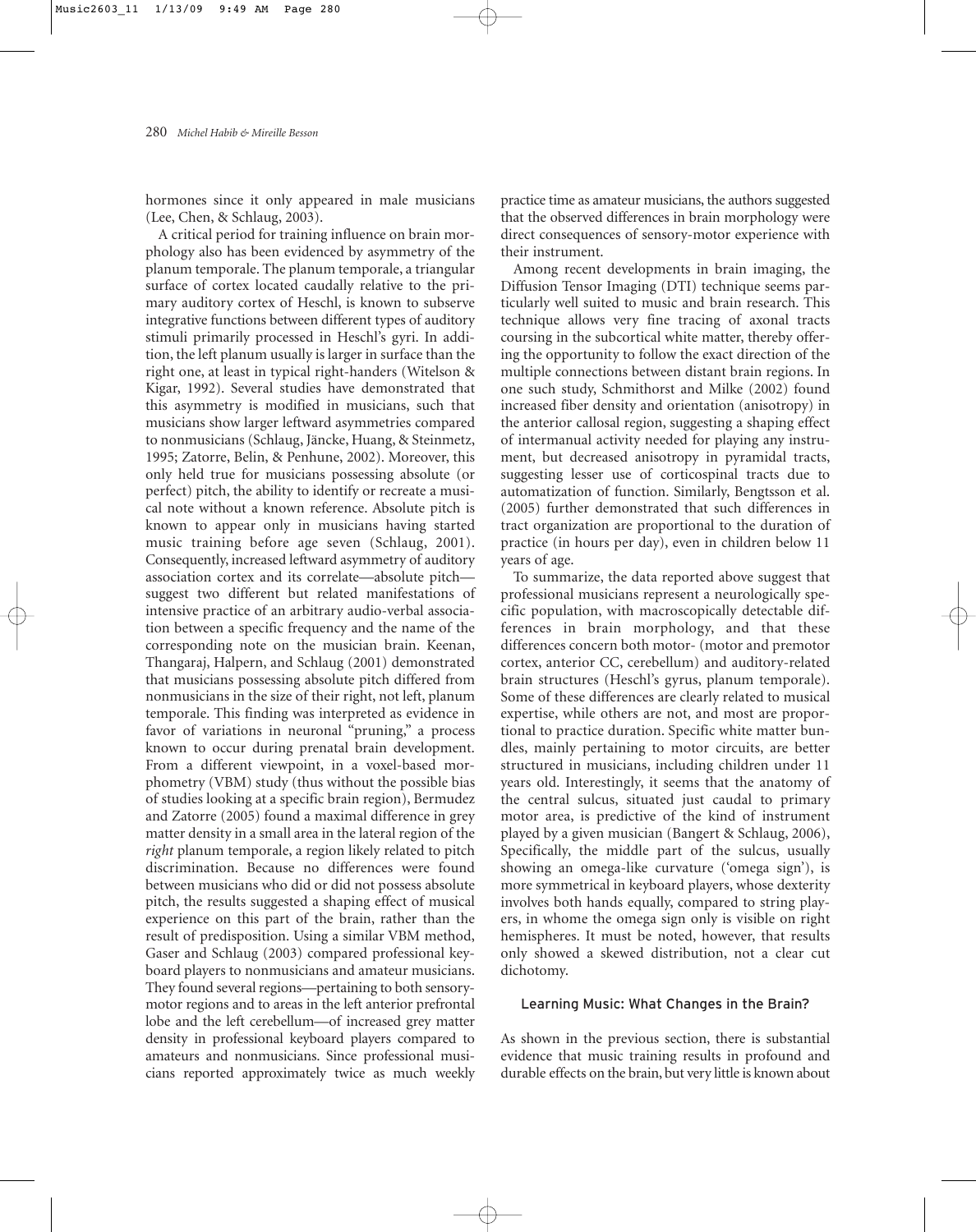what really happens in the brain during music training. Various experimental data, mainly in animals, have provided cues toward understanding the neural bases of such effects. Generally speaking, repeated practice optimizes neuronal circuits by changing the number of neurons involved, the timing of synchronization, and the number and strength of excitatory and inhibitory synaptic connections. The effects of perceptual learning have been observed in animal electrophysiology across visual, sensory, and auditory systems (Edeline, 1999; Weinberger, 2004). Anatomically, daily intensive training with sensory-motor tasks in monkeys modifies brain functional maps (Jenkins, Merzenich, & Recanzone, 1990). In the auditory modality, behaviorally trained animals exhibit increased tonotopic organization of their primary auditory cortex (Recanzone, Schreiner, & Merzenich, 1993). The mere exposure to an enriched acoustic environment without conventional training enhances auditory cortical responses and sharpens the tuning of auditory neurons, even to unfamiliar sounds in both young and old animals (Engineer et al., 2004), and such enhancements can last for days. In summary, these studies show that training and acoustic environments impact the auditory system.

Using evoked potentials, several authors have investigated functional correlates of music learning in children. Enhanced P100, N150, and P200 responses to piano tones were found in children who studied piano compared to untrained children (Shahin, Roberts, Pantev, Trainor, & Ross, 2004). Using magnetoencephalography (MEG), Pantev and colleagues (1998, 2001) found enlarged cortical representation of musical scale tones compared to pure tones in skilled musicians. Enlargement was correlated with the age at which musicians began to practice. They also investigated cortical representations for different timbres (violin and trumpet) and found that representations are preferentially enhanced in violinists and trumpeters for the timbre of the instrument on which the musician was trained.

Using functional magnetic resonance imaging (fMRI), Jäncke, Gaab, Wüstenberg, Scheich, & Heinze (2001), measured the hemodynamic responses elicited by sequences of 950 Hz pure tones (standard) and deviant tones of 952, 954, and 958 Hz before and one week after participants were trained at frequency discrimination for five sessions (over one week). Half of the participants' discrimination performance improved after training, and pre and posttraining analyses showed brain activation in a bilateral area in the superior temporal gyri, suggesting a plastic reorganization of the cortical representation for the trained frequencies.

The notion of a critical period suggests that after approximately seven years of age, music training may not have as strong and/or durable effects on anatomical representation. Watanabe, Savion-Lemieux, & Penhune, (2007) tested adult musicians—who began training before and after the age of seven—on learning of a timed motor sequence task. Results showed that early trained musicians performed better than late trained musicians, and that this performance advantage persisted after five days of practice. Performance differences were greatest on a measure of response synchronization, suggesting that early training has its greatest effect on neural systems involved in sensory-motor integration and timing. These findings support the notion of a critical period in childhood, in which enriched motor training through music practice results in long lasting benefits for performance later in life, even in nonmusical learning domains.

An interesting example of sensory-motor integration has been reported by Bangert and Altenmüller (2003), who demonstrated that 20-minutes of training in naive keyboard learners was sufficient to render durable cross-modal representations, a finding consistent with previous findings by Pascual-Leone et al. (1995). Moreover, such crossmodal sensory-motor coupling occurs even at a precognitive, unconscious level (Bangert, Jürgens, Häusler, & Altenmüller, 2006).

Recently, Fujioka, Ross, Kakigi, Pantev, & Trainor (2006) explored whether one year of music training in 4-to 6-year-old children could durably affect brain organization. The authors recorded magnetic brain potentials using MEG before and after Suzuki training. A clear music training effect was expressed in response to the violin sound via a larger and earlier N250 peak in the left hemisphere. More recently, Moreno et al. (2008) found changes in the pattern of brain waves of 8-year-old children after six months of practice, similar to results previously found in 8-year-old musicians with three to four years of music training (Magne, Schön, & Besson, 2006). Thus, while a majority of published studies compare adult musicians and nonmusicians, recent studies evaluating the first year or months of music learning in children demonstrate functional differences. Finally, Fujioka et al. (2006) found evidence of improved digit span for musically trained children and Moreno et al. (2008) demonstrated improved reading abilities of complex words and increased sensitivity to pitch changes in speech for children with music compared to painting training thereby showing transfer effects between music and nonmusical abilities.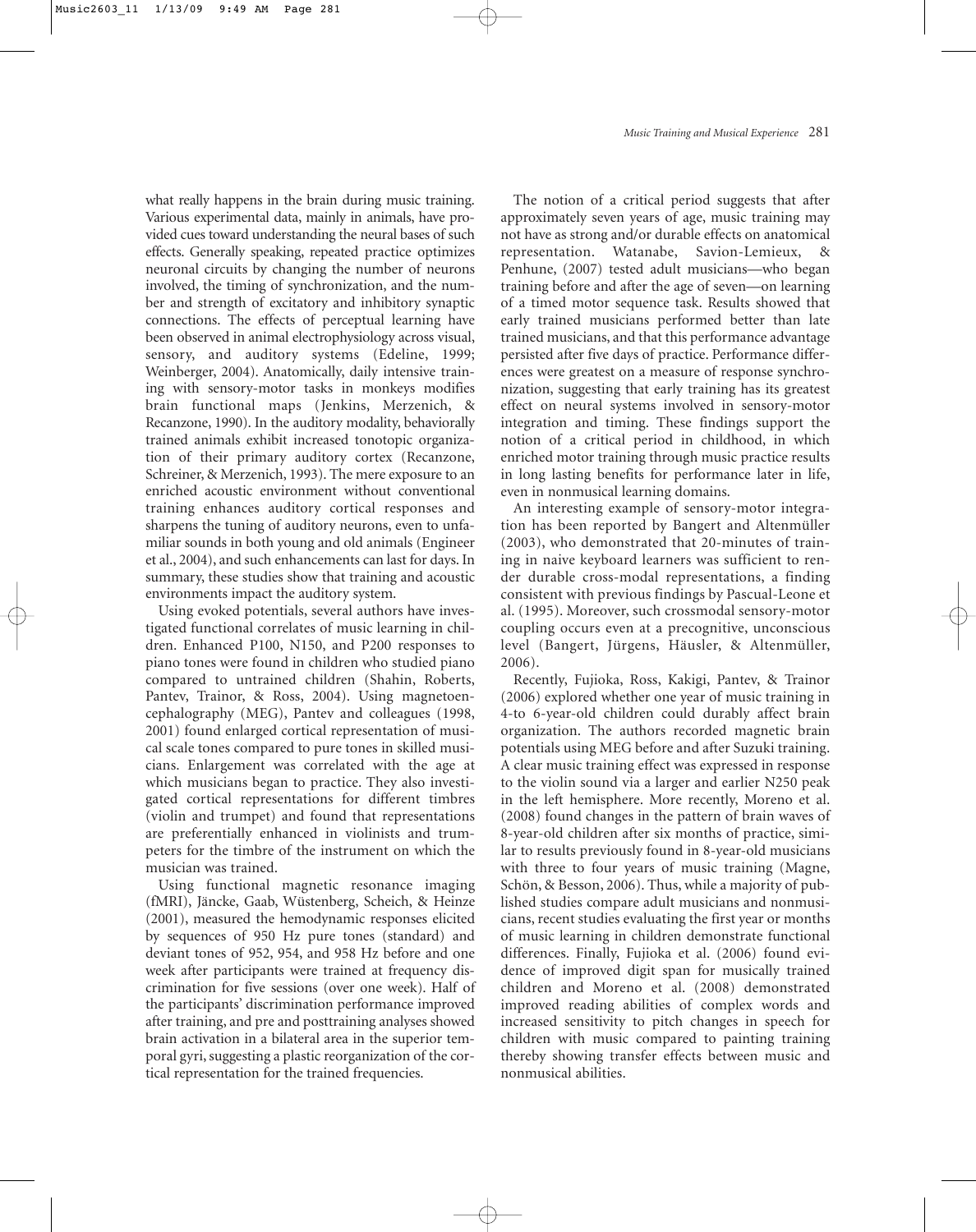To summarize, intensive, repetitive training through both instrument learning and auditory discrimination exercises probably shapes corresponding cortical and subcortical structures. Generally, in the case of cortical structures, this effect is demonstrated by increased surface representation. Note, however, that such functional reorganization may result from different patterns: posttraining enlargement of cortical areas suggests recruitment of more neurons, posttraining reduction suggests automatization of function, possibly relayed by subcortical structures, and posttraining shifting may reflect the use of new neural processes or the setting of new representations.

An interesting finding in this context is that of Rosenkranz, Williamon, & Rothwell (2007) who demonstrated with transcranial motor stimulation (TMS) increased brain plasticity in motor areas of musicians compared to nonmusicians.

Finally, beyond its effect on the plasticity of specific brain areas, music training, especially if started early in life, may enhance general plasticity of the brain and thus generalize to other learning domains.

## Some Applications to Remediation in Learning-Impaired Children

The data described thus far offer potential for the use of music training for therapeutic purposes. Behavioral studies have shown mixed evidence for positive transfer effects between music and spatiotemporal abilities (Hetland, 2000), mathematics (Costa-Giomi, 2004), reading (Bultzlaff, 2000), speech prosody (Thompson, Schellenberg, & Husain, 2004), verbal memory (Chan, Ho, & Cheung, 1998; Ho, Cheung, & Chan, 2003) and general intelligence (Schellenberg, 2004). However, several factors (e.g., between-group differences, motivation, cognitive stimulation) often were not controlled in these experiments. In one often cited study, Chan et al. (1998) studied 60 female college students from the Chinese University of Hong Kong, of whom 30 had at least six years of training on a Western musical instrument before the age of 12, and 30 had received no music training. The two groups were matched for age (mean = 19), grade point average, and years of education. A 16 word list including words from four semantic categories was presented three times to the participants, who were asked to recall as many words as possible. On average, participants with music training recalled 16% more words than participants without music training. However, this finding may reflect specificities of tone languages (such as Thai). The specific link between music training and literacy acquisition remained poorly explored.

Musical expertise has been shown to improve several aspects of auditory processing (Peretz & Zatorre, 2005; Trainor, Shahin, & Roberts, 2003) Moreover, results of brain imaging experiments have shown that music training can improve other cognitive abilities such as digit span (Fujioka et al., 2006) and reading complex words and pitch processing in both music and speech (Moreno et al., 2008). The latter findings were taken to support growing evidence that music and speech share common processes (Besson, Schön, Moreno, Santos, & Magne, 2007; Patel, 2003). If this is indeed the case, one may assume that by improving some of the processes involved in music perception, one may also improve speech perception and reading skills. Indeed, several authors have argued that early abilities to perceive speech lay the foundation for reading skills (Gaab et al., 2005; Overy, 2003; Swan & Goswami, 1997; Tallal & Gaab, 2006). For example, Foxton et al. (2003) have demonstrated strong correlations between the ability to discriminate global pitch contour of sound sequences and phonological and reading skills in nonmusician adults. Moreover, in a large-scale study of 4 and 5-year-old children, music perception ability was shown to be predictive of reading skills (Anvari, Trainor, Woodside, & Levy, 2002). Finally, it is also interesting to note that children with reading impairments (e.g., dyslexics) showed impaired pitch discrimination performance compared to control children, and abnormal neural correlates of pitch processing (Santos, Joly-Pottuz, Moreno, Habib, & Besson, 2007).

Based on these theoretical perspectives and encouraging results, one interesting hypothesis is that music training may have particular importance in the remediation of dyslexia. However, to our knowledge, only two behavioral studies (Overy, 2003; Standley & Huges, 1997) have examined the effect of music training in children with specific language and reading learning impairments. Using a series of musical games developed for dyslexic children, focusing particularly on rhythm and timing skills, Overy (2003) engaged dyslexic children in musical activities designed to progress gradually from a very basic level to a more advanced level over a period of 15 weeks. Results showed a significant improvement, not in reading abilities, but in two related domains: phonological processing and spelling. Moreover, spelling performance was significantly correlated to results in the timing task, suggesting a link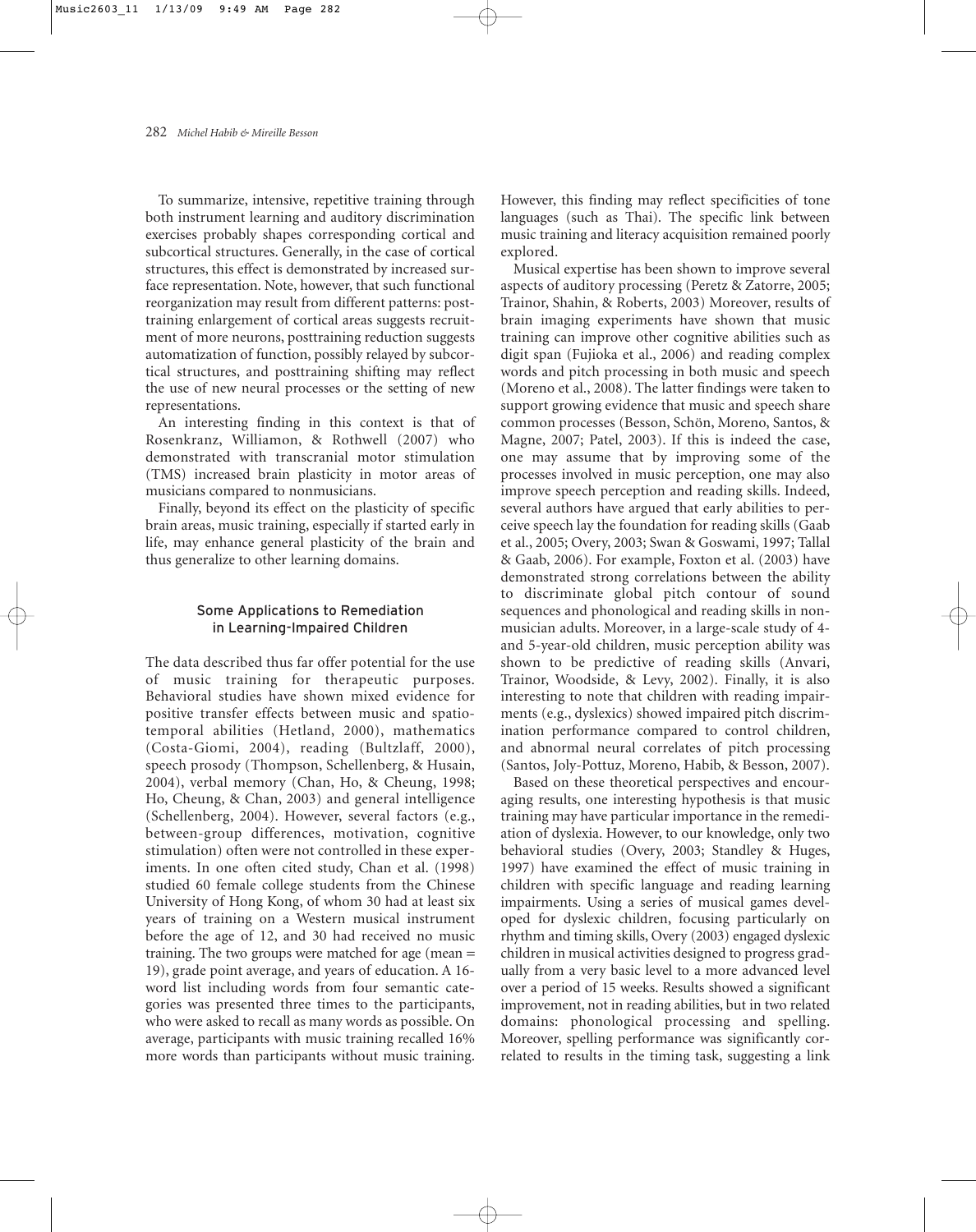with the famous but highly debated temporal processing deficit theory of dyslexia (Tallal, 2004; Tallal & Gaab, 2006). According to this view, dyslexic children suffer from a fundamental defect in brain mechanisms devoted to processing brief and rapidly changing auditory stimuli, and this defect is at the origin of impaired phonological representation thought to cause the learning deficit characteristic of dyslexia. In a recent fMRI study (Gaab et al., 2005), 20 adult musicians and nonmusicians listened to three-tone sequences with varying interstimulus intervals (ISIs) and were asked to reproduce the order of the tones manually. Results demonstrated that music training improved behavioral performance along with a more efficient functional neural network, primarily involving classical language regions. Furthermore, performance on trials with the fastest ISI correlated significantly with the age that participants started playing a musical instrument. Based on these results, Tallal & Gaab (2006) proposed that music contains several components potentially useful for treating the temporal/phonological deficit at the origin of dyslexia.

Another aspect of music that potentially is useful for treating language/reading disorders relates to the fact that music fundamentally relies on crossmodal processing, a fact that has received considerable attention in the neuroscientific literature these last few years. For example, it has been shown that in trumpet players (Schulz, Ross, & Pantev, 2003), the pattern of brain waves recorded from the somatosensory lip area differed for combined lip and tone stimulations, and for the pattern obtained by summating responses from the unimodal lip and tone. This suggests that repeated experience with this instrument specifically developed such crossmodal abilities. Likewise, Lahav, Saltzman, and Schlaug (2003) demonstrated with functional MRI that keyboard players activated cortical regions including Broca's area when they listened to auditory melodies, but only if these melodies were in their own repertories. These results support the view that Broca's area has a role in "action listening" and that this role is compatible with that of a central "hub" in the mirror neuron network (Iacoboni et al., 1999). Finally, the notion of a brain network specifically activated in musicians by both auditory and motor activity has been documented in an fMRI study by Bangert, Peschel, et al. (2006)**,** showing a large bilateral network coactivated by both an aural task (listening to piano melodies) and a motion-oriented task ('playing' a piano keyboard with no auditory output) in professional

pianists, but not in nonmusicians. Moreover, Schneider, Schönle, Altenmüller, & Münte (2007) have demonstrated the usefulness of piano training for motor rehabilitation of stroke patients.

Such crossmodal characteristics evident in the musical brain may be particularly relevant in relation to language/reading disorders, where crossmodal deficits have been demonstrated repeatedly. This is particularly the case for the process of phoneme-grapheme mapping, which is considered a crucial problem for dyslexic children learning to read. For example, Kujala et al. (2001) found that intensive training of dyslexics with a nonlinguistic audiovisual game improved reading ability. Likewise, in French dyslexics, Magnan, Ecalle, Veuillet, & Collet (2004) and Santos et al. (2007) have used similar intensive training procedures specifically relying on audiovisual information transfer to successfully treat dyslexic children. In the latter study, authors used ERPs to demonstrate significant changes in a speech pitch discrimination task after crossmodal training, suggesting that successful treatment had drawn on common mechanisms underlying both phonology and prosody, thus encouraging the use of music in future training studies in dyslexia and related disorders.

In conclusion, the various topics addressed in this paper could easily give the impression of a heterogeneous, ungraspable scientific field, with many different facets difficult to assemble under a single theoretical construct. There are, however, considerable data that can be taken as a solid basis for future developments in this area. First, studies of the brains of musicians continue to address fundamental questions about the neurocognitive basis of music (or commonality with other cognitive processes), and more generally the role of a specific experience on the human brain. The development of brain imaging techniques promises new insights to the brain organization of both musical experts and learning students. Finally, the possibility of using music as a therapeutic tool for children struggling with learning difficulties opens fascinating avenues at the intersection of neuroscience, musicology, and pedagogy.

### Author Note

*Correspondence concerning this article should be addressed to* Michel Habib, Service de Neurologie Pédiatrique, CHU Timone-enfants, 13385 Marseille cedex 5, FRANCE. E-MAIL: michel.habib@univmed.fr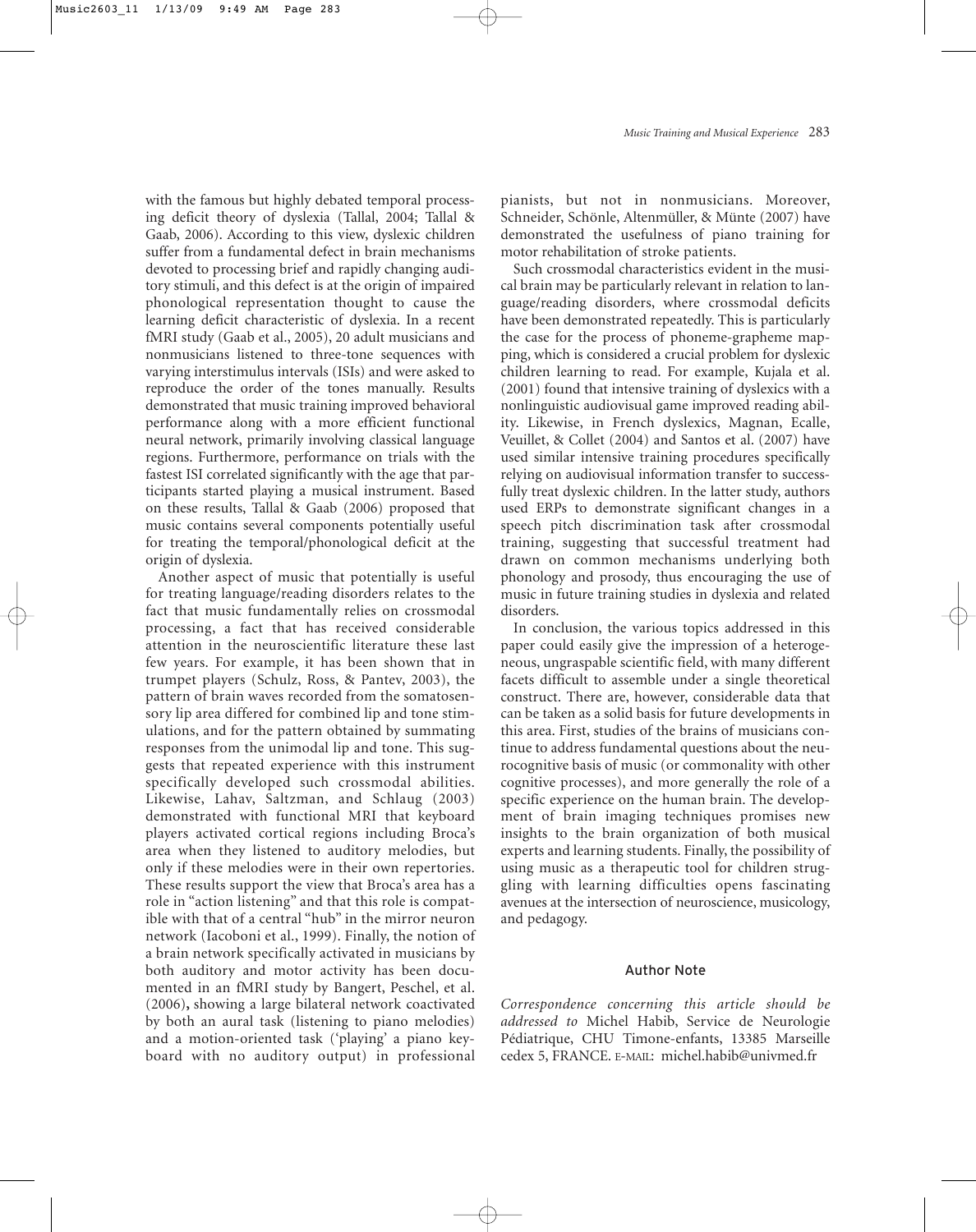#### References

- ANVARI, S. H., TRAINOR, L. J., WOODSIDE, J., & LEVY, B. A. (2002). Relations among musical skills, phonological processing, and early reading ability in preschool children. *Journal of Experimental Child Psychology*, *83*, 111-30.
- BANGERT, M., & ALTENMÜLLER, E.O. (2003). Mapping perception to action in piano practice: A longitudinal DC-EEG study. *BMC Neuroscience*, *4*, 26.
- BANGERT, M., JÜRGENS, U., HÄUSLER, U., & ALTENMÜLLER, E. (2006). Classical conditioned responses to absent tones. *BMC Neuroscience*, *7*, 60.
- BANGERT, M., PESCHEL, T., SCHLAUG, G., ROTTE, M., DRESCHER, D., HINRICHS, H., ET AL. (2006). Shared networks for auditory and motor processing in professional pianists: Evidence from fMRI conjunction. *NeuroImage, 30*, 917-926.
- BANGERT, M., & SCHLAUG, G. (2006). Specialization of the specialized in features of external human brain morphology. *European Journal of Neuroscience, 24*, 1832-1834.
- BENGTSSON, S. L., NAGY, Z., SKARE, S., FORSMAN, L., FORSSBERG, H., & ULLEN, F. (2005). Extensive piano practicing has regionally specific effects on white matter development. *Nature Neuroscience, 8*, 1148-1150.
- BERMUDEZ, P., & ZATORRE, R. J. (2005). Differences in gray matter between musicians and nonmusicians. *Annals of the New York Academy of Science, 1060*, 395-399.
- BESSON, M., SCHÖN, D., MORENO, S., SANTOS, A., & MAGNE, C. (2007). Influence of musical expertise and musical training on pitch processing in music and language. *Restorative Neurology and Neuroscience, 25*, 1-12.
- BULTZLAFF, R. (2000). Can music be used to teach reading? *Journal of Aesthetic Education, 34*, 167-178.
- CHAN, A. S., HO, Y. C., & CHEUNG, M. C. (1998) Music training improves verbal memory. *Nature, 396*, 128.
- COSTA-GIOMI, E. (2004) Effects of three years of piano instruction on children's academic achievement, school performance and self-esteem. *Psychology of Music, 32*, 139-152.
- EDELINE, J. M. (1999). Learning-induced physiological plasticity in the thalamo-cortical sensory systems: A critical evaluation of receptive field plasticity, map changes and their potential mechanisms. *Progress in Neurobiology, 57*, 165-224.
- ELBERT, T., PANTEV, C., WIENBRUCH, C., ROCKSTROH, B., & TAUB, E. (1995). Increased cortical representation of the fingers of the left hand in string players, *Science, 270*, 305-307.
- ENGINEER, N. D., PERCACCIO, C. R., PANDYA, P. K., MOUCHA, R., RATHBUN, D. L., & KILGARD, M. P. (2004). Environmental enrichment improves response strength, threshold, selectivity, and latency of auditory cortex neurons. *Journal of Neurophysiology, 92*, 73-82.
- FOXTON, J. M., TALCOTT, J. B., WITTON, C., BRACE, H., MCINTYRE, F., & GRIFFITHS, T. D. (2003). Reading skills are

related to global, but not local, acoustic pattern perception. *Nature Neuroscience, 6*, 343-344.

FUJIOKA, T., ROSS, B., KAKIGI, R., PANTEV, C., & TRAINOR, L. (2006). One year of musical training affects development of auditory cortical-evoked fields in young children. *Brain, 129*, 2593-2608.

- GAAB, N., TALLAL, P., KIM, H., LAKSHMINARAYANAN, K., ARCHIE, J., GLOVER, G., & GABRIELI, J. (2005). Neural correlates of rapid spectro-temporal processing in musicians and nonmusicians. *Annals of the New York Academy of Science, 1060*, 82-88.
- GASER, C., & SCHLAUG, G. (2003). Brain structures differ between musicians and nonmusicians. *Journal of Neuroscience, 23*, 9240-9245.
- HETLAND, L. (2000) Learning to make music enhances spatial reasoning. *Journal of Aesthetic Education, 34*, 179-238.
- HO, Y. C., CHEUNG, M. C., & CHAN, A. S. (2003) Music training improves verbal but not visual memory: crosssectional and longitudinal explorations in children. *Neuropsychology, 17*, 439-50.
- IACOBONI, M., WOODS, R. P., BRASS, M., BEKKERING, H., MAZZIOTTA, J. C., & RIZZOLATTI, G. (1999). Cortical mechanisms of human imitation. *Science, 286*, 2526-2528.
- JÄNCKE, L., GAAB, N., WÜSTENBERG, T., SCHEICH, H., & HEINZE, H. J. (2001). Short-term functional plasticity in the human auditory cortex: an fMRI study. *Cognitive Brain Research, 12*, 479-485.
- JENKINS, W. M., MERZENICH, M. M., & RECANZONE G. (1990). Neocortical representational dynamics in adult primates: implications for neuropsychology. *Neuropsychologia, 28*, 573-584.
- KEENAN, J. P., THANGARAJ, V., HALPERN, A. R., & SCHLAUG, G. (2001). Absolute pitch and planum temporale. *Neuroimage, 14*, 1402-1408.
- KUJALA, T., KARMA, K., CEPONIENE, R., BELITZ, S., TURKKILA, P., TERVANIEMI, M., & NAATANEN, R. (2001). Plastic neural changes and reading improvement caused by audiovisual training in reading-impaired children. *Proceedings of the National Academy of Sciences of the USA, 98*, 10509- 10514.
- LAHAV, A., SALTZMAN, E., & SCHLAUG, G. (2007). Behavioral/ systems/cognitive action representation of sound: Audiomotor recognition network while listening to newly acquired actions. *Journal of Neuroscience, 27*, 308-314.
- LEE, D. J., CHEN, Y., & SCHLAUG, G. (2003). Corpus callosum: Musician and gender effects. *NeuroReport, 14*, 205-209.
- MAGNAN, A., ECALLE, J., VEUILLET, E., & COLLET, L. (2004). The effects of an audio-visual training program in dyslexic children. *Dyslexia, 10*, 131-140.